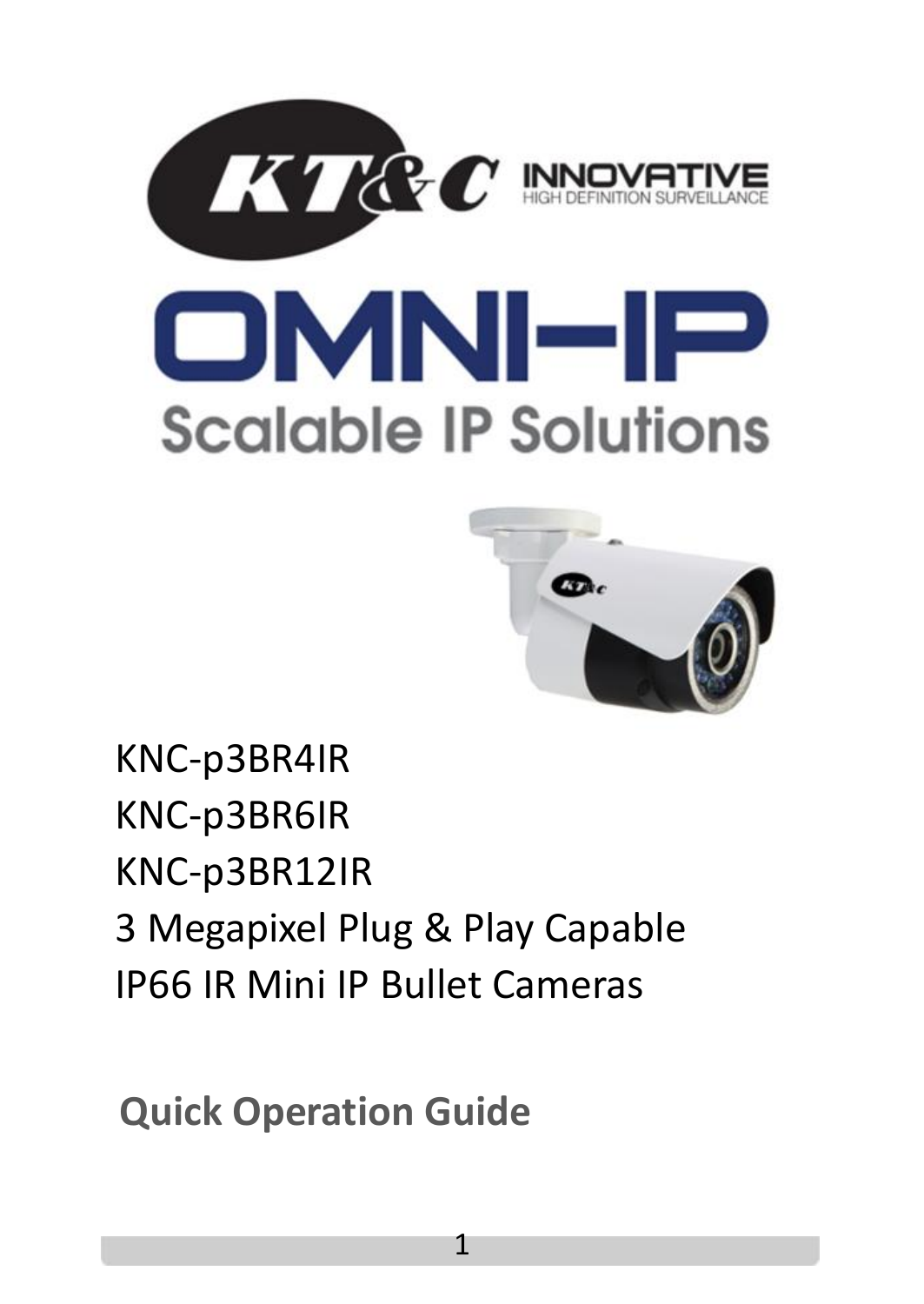Thank you for selecting this KT&C Omni IP Series product. For additional information please refer to the complete User Guide for this cameras series. End users should contact their KT&C Certified Dealer for service. Certified Dealers can obtain support directly from KT&C.

## **About This Guide**

While KT&C makes every effort to insure the completeness and accuracy of the information contained in this Guide, we are not responsible for typographical errors or misprints. At the same time, KT&C reserves the right to make changes to improve the performance of our products at any time without notice, and so the specifications and content of this document are subject to change without notice. Every effort will be made to include updates in new versions of this manual and/or online.

## **DISCLAIMER STATEMENT**

"Underwriters Laboratories Inc. ("UL") has not tested the performance or reliability of the security or signaling aspects of this product. UL has only tested for fire, shock or casualty hazards as outlined in UL's Standard(s) for Safety, UL60950-1. UL Certification does not cover the performance or reliability of the security or signaling aspects of this product. UL MAKES NO REPRESENTATIONS, WARRANTIES OR CERTIFICATIONS WHATSOEVER REGARDING THE PERFORMANCE OR RELIABILITY OF ANY SECURITY OR SIGNALING RELATED FUNCTIONS OF THIS PRODUCT.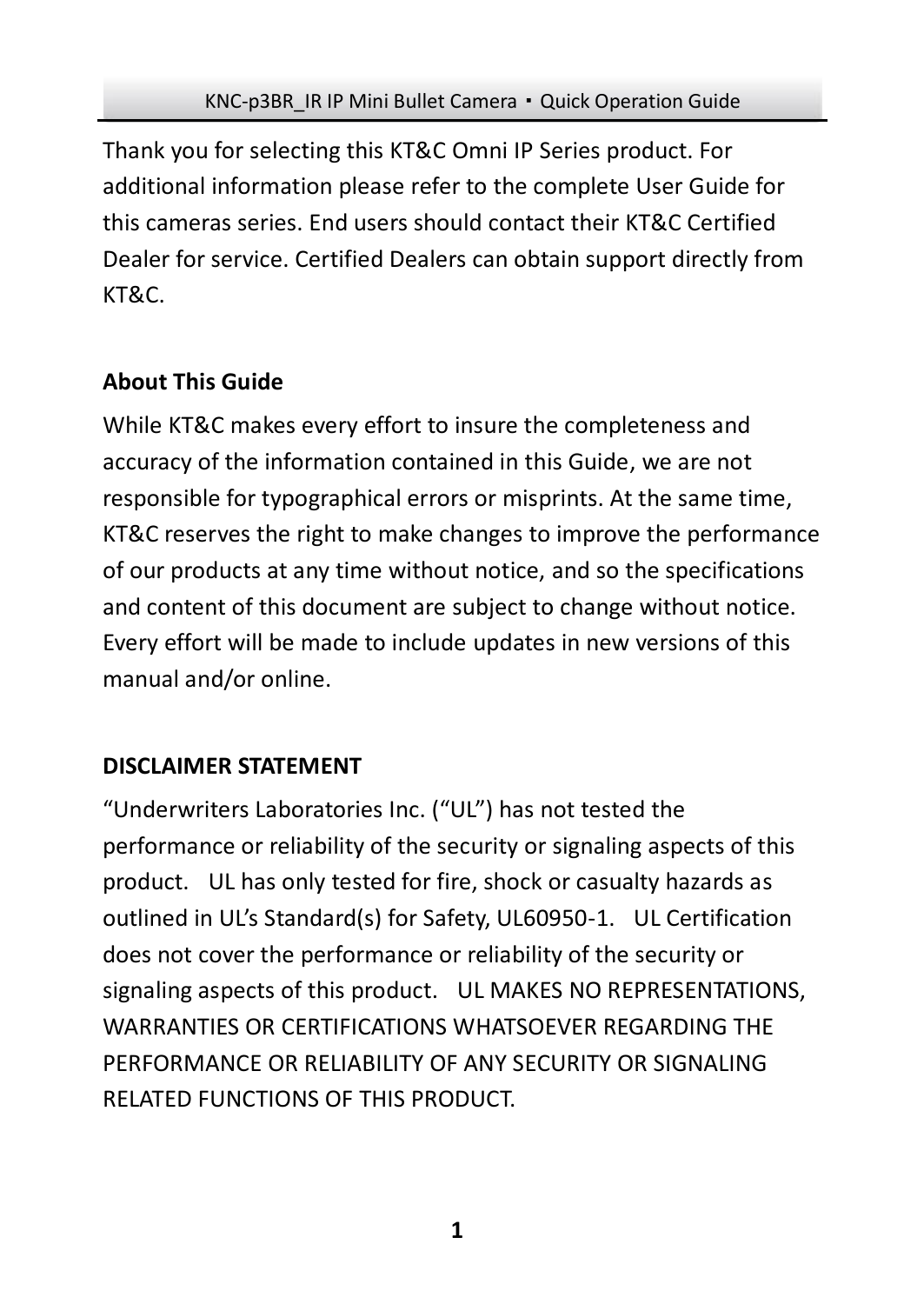# **Regulatory Information FCC Information**

**FCC compliance:** This equipment has been tested and found to comply with the limits for a digital device, pursuant to part 15 of the FCC Rules. These limits are designed to provide reasonable protection against harmful interference when the equipment is operated in a commercial environment. This equipment generates, uses, and can radiate radio frequency energy and, if not installed and used in accordance with the instruction manual, may cause harmful interference to radio communications. Operation of this equipment in a residential area is likely to cause harmful interference in which case the user will be required to correct the interference at his own expense.

# **FCC Conditions**

This device complies with part 15 of the FCC Rules. Operation is subject to the following two conditions:

1. This device may not cause harmful interference.

2. This device must accept any interference received, including interference that may cause undesired operation.

# **EU Conformity Statement**

This product and - if applicable - the supplied C E accessories too are marked with "CE" and comply therefore with the applicable harmonized European standards listed under the Low Voltage Directive 2006/95/EC, the EMC Directive 2004/108/EC, the RoHS Directive 2011/65/EU.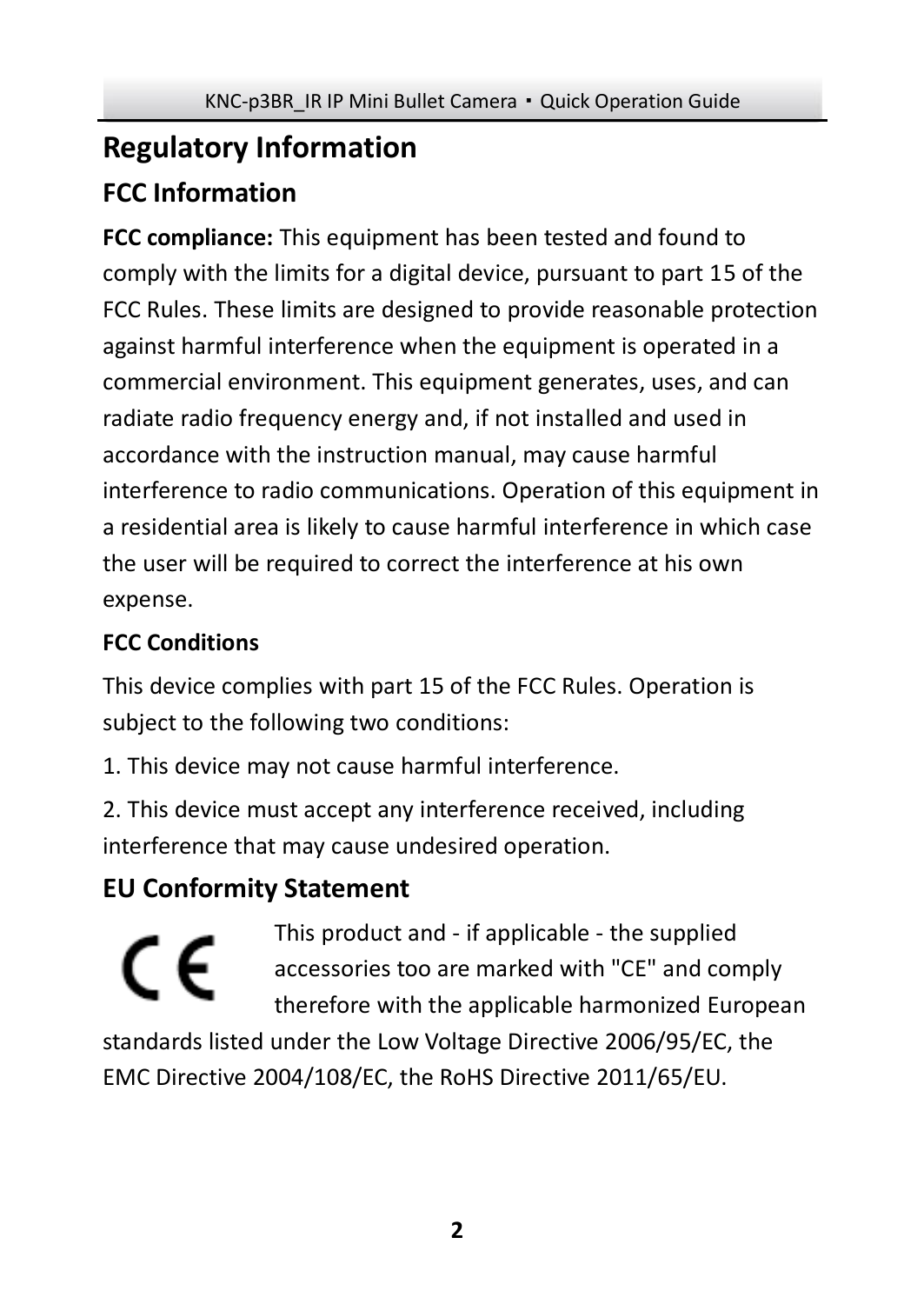

2012/19/EU (WEEE directive): Products marked with this symbol cannot be disposed of as unsorted municipal waste in the European Union. For proper recycling, return this product to your local supplier upon the purchase of equivalent new equipment, or

dispose of it at designated collection points. For more information see[: www.recyclethis.info.](http://www.recyclethis.info/)



2006/66/EC (battery directive): This product contains a battery that cannot be disposed of as unsorted municipal waste in the European Union. See the product documentation for specific battery information. The battery is marked with this symbol,

which may include lettering to indicate cadmium (Cd), lead (Pb), or mercury (Hg). For proper recycling, return the battery to your supplier or to a designated collection point. For more information see: www.recyclethis.info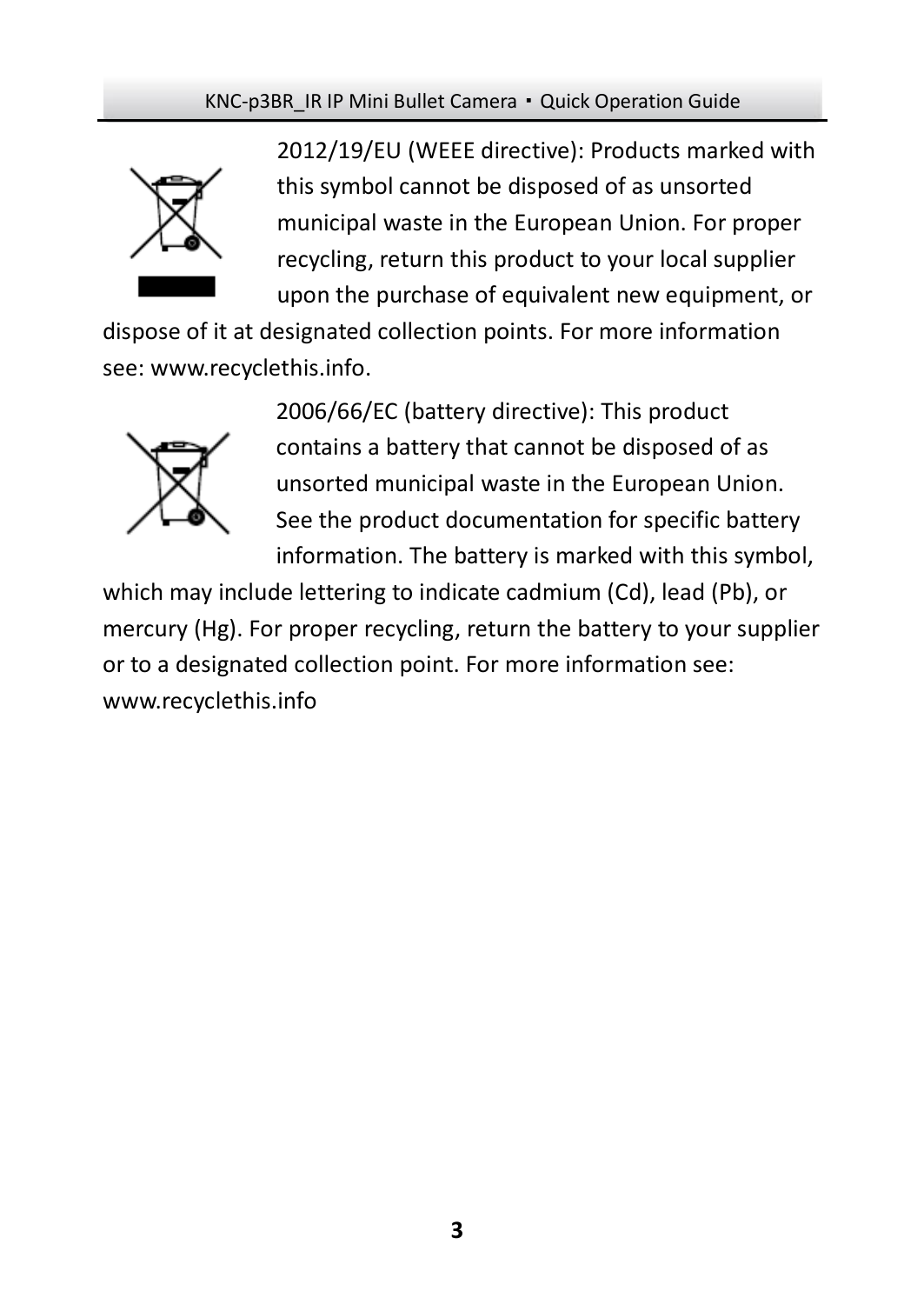# **Safety Instructions**

These instructions are intended to ensure that the camera is installed in a manner that avoids danger to persons or property loss.

These precautionary measures are divided into "Warnings" and "Cautions"

**Warnings:** Serious injury or death may occur if any of the warnings are neglected.

**Cautions:** Injury or equipment/property damage may occur if any of the cautions are neglected.

| <b>Warnings Follow these</b><br>safeguards to prevent<br>serious injury or death. | <b>Cautions Follow these</b><br>precautions to prevent<br>potential injury or material<br>damage. |
|-----------------------------------------------------------------------------------|---------------------------------------------------------------------------------------------------|



# **Warnings**

- In the use of the product, you must be in strict compliance with the electrical safety regulations of the nation and region. Please refer to technical specifications for detailed information.
- Input voltage should meet the requirements for both the SELV (Safety Extra Low Voltage) and Limited Power Source for 12 VDC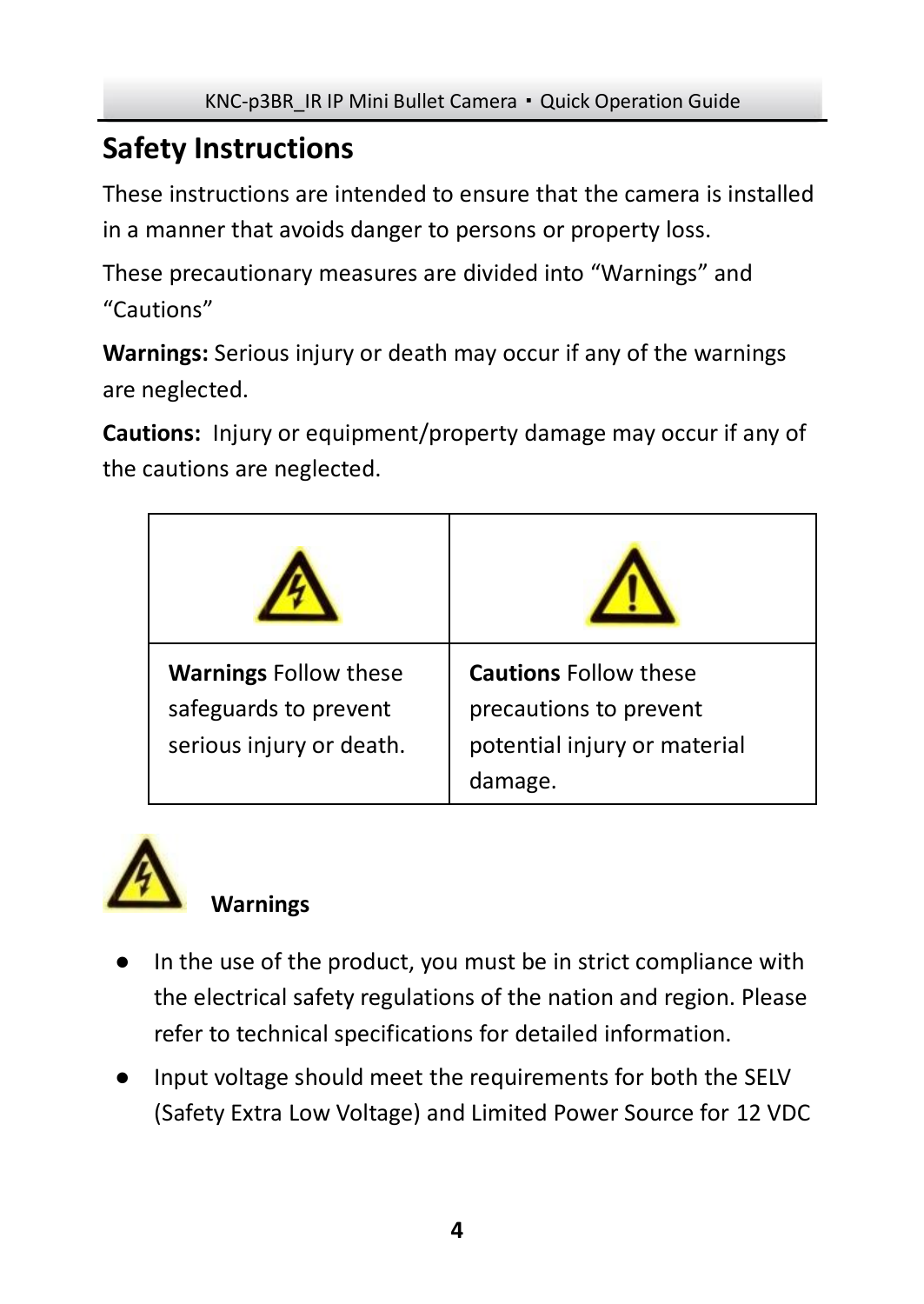according to the IEC60950-1 standard; or 802.3af PoE. Please refer to technical specifications for detailed information.

- If connecting several devices to one power supply, to avoid any overload that may cause over-heating or a fire hazard insure that the power supply is adequate for the power load.
- Please make sure that all plugs are firmly connected to the power sockets. When the product is mounted on wall or ceiling, the device shall be firmly attached, taking into consideration any wind, snow loading, or other factors. The mounting surface shall be capable of supporting several times the base weight of the camera.
- If smoke, unusual odors or noise come from the device, turn off the power at once and unplug the power cable, and then contact authorized service personnel.



# ● Make sure the power supply voltage is correct before using the camera.

- Do not drop the camera or subject it to physical shock.
- Do not touch lenses or sensor modules with fingers. If cleaning is necessary, use clean cloth with a bit of ethanol and wipe gently. If the camera will not be used for an extended period, please protect the lens openings from damage and/or debris.
- Avoid aiming the camera at the sun or extremely bright light sources. Blooming or smearing may occur in excessive light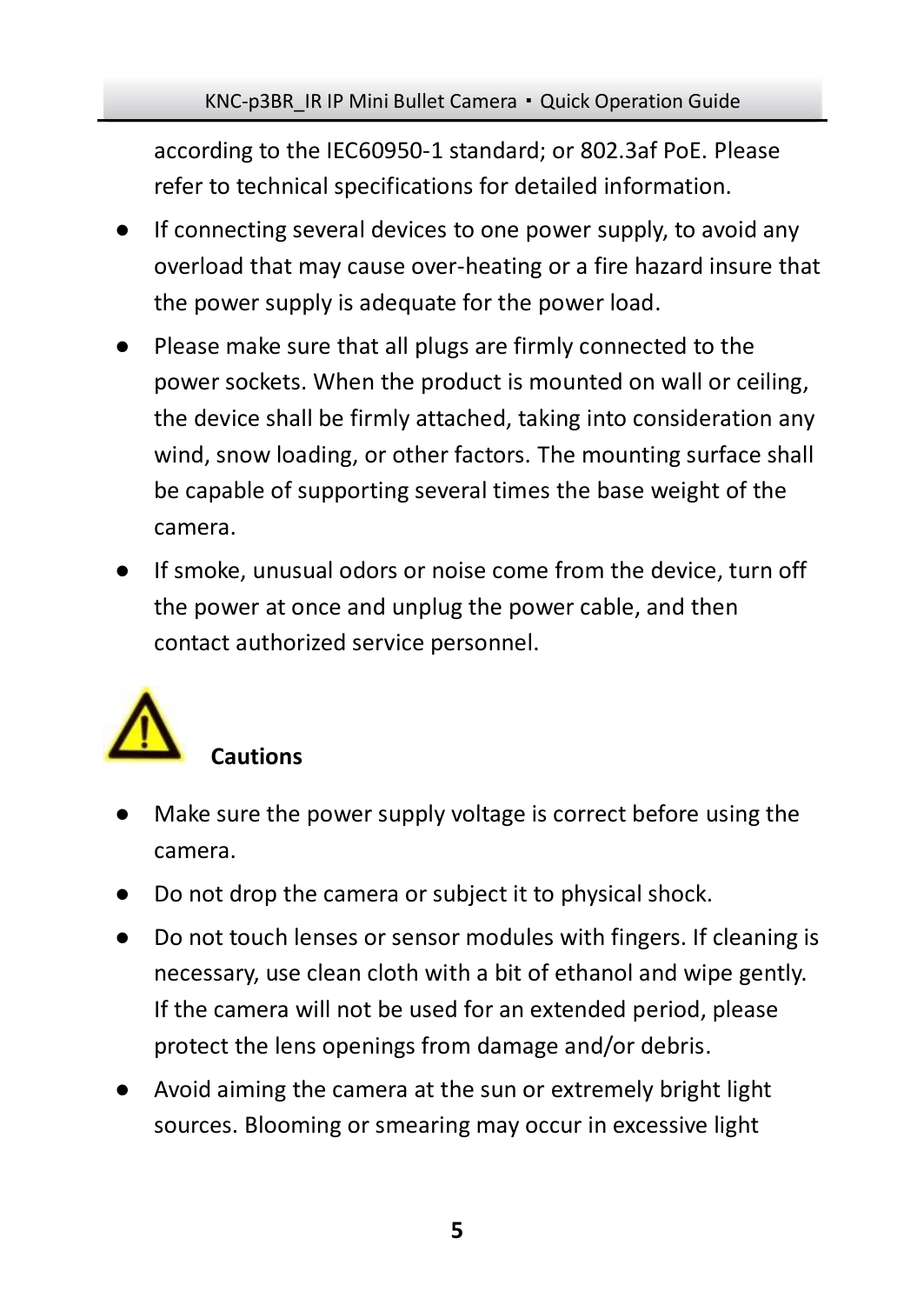(which is not a malfunction), and could compromise the performance of the sensor.

- The sensor may be damaged if exposed to laser energy, so when any laser equipment is in use, make sure that the sensor will not be exposed to the laser beam.
- Do not place the camera in extremely hot or cold (see camera specifications) locations. Do not exceed the rated environmental (IP66) conditions. Do not expose the camera to high levels of electromagnetic (RF) radiation.
- To avoid heat accumulation, good ventilation is required in the operating environment.
- Keep the camera away from solvents while in use; exposure to liquids should not exceed IP66 environmental conditions.
- During shipping, the camera shall be packed in its original packing, or packing providing the equivalent protection.
- Improper use or replacement of any batteries (if so equipped) may result in the hazard of explosion. Replace with the same or equivalent type only. Dispose of used batteries according to the instructions provided by the battery manufacturer.
- If the product does not function properly, Dealers please contact KT&C; End Users please contact your KT&C Certified Dealer or an authorized service center. Do not disassemble the camera for repair or maintenance by yourself. (KT&C shall not assume any responsibility for problems caused by unauthorized repair or maintenance.)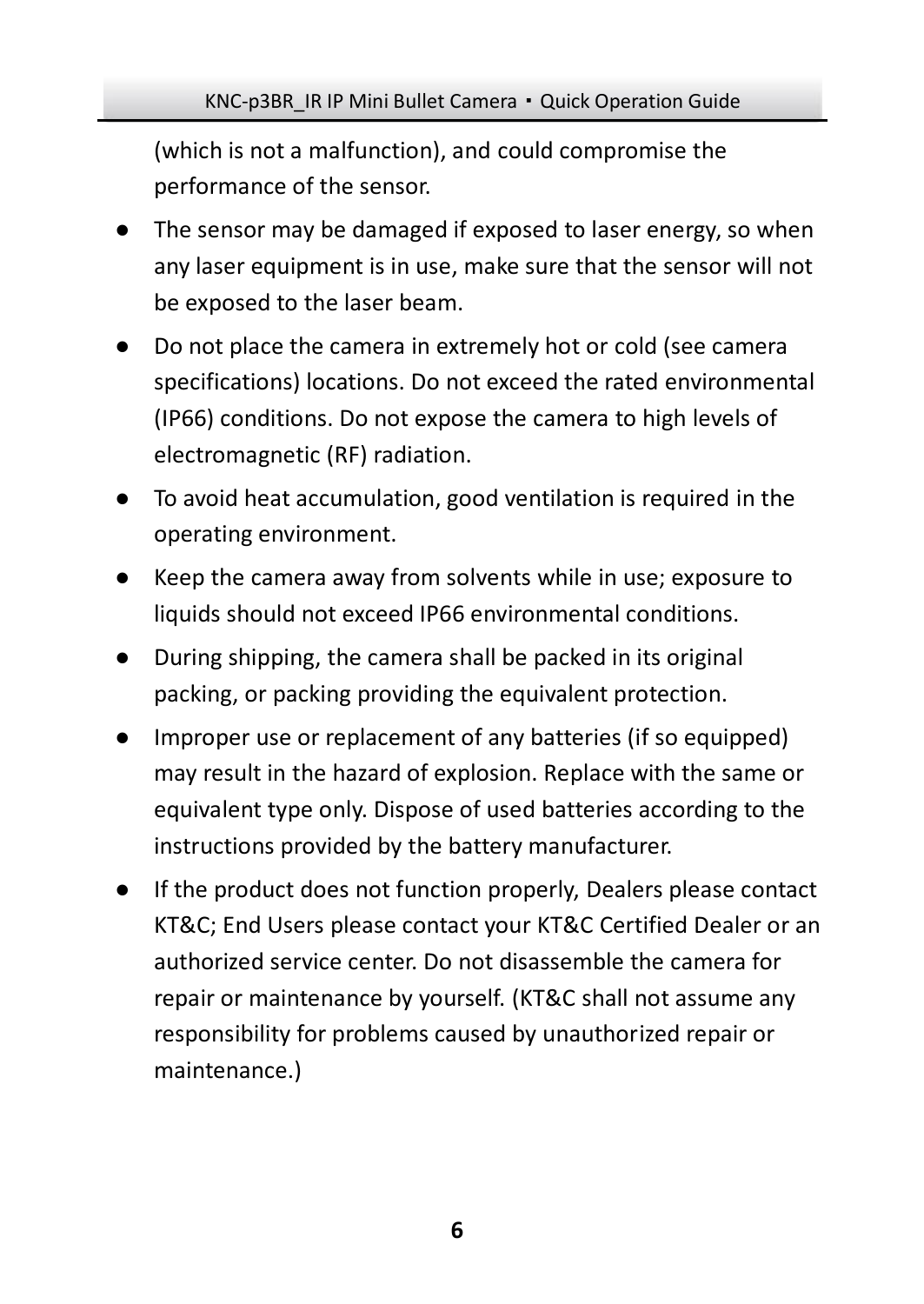# **Table of Contents**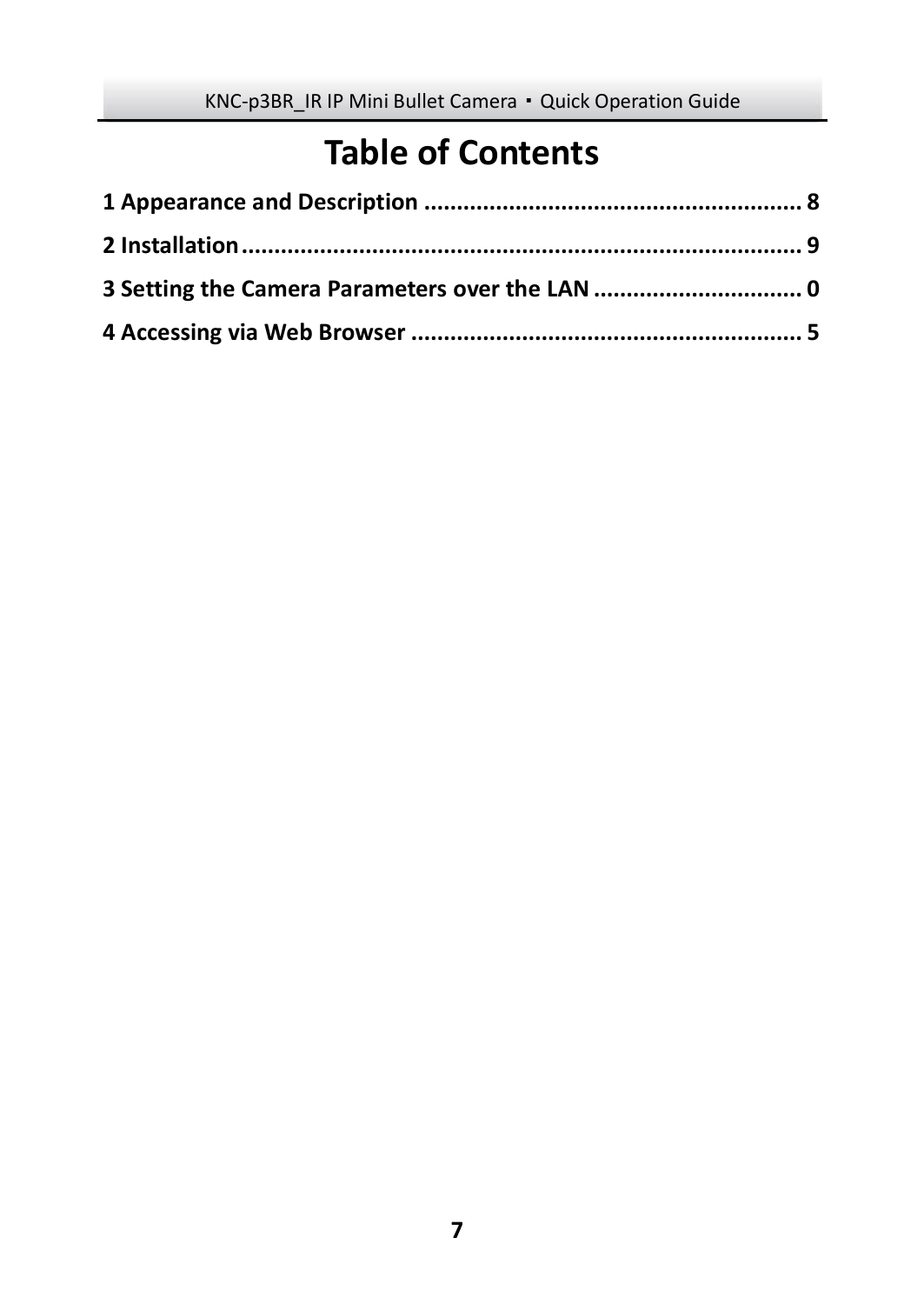# <span id="page-8-0"></span>**Appearance and Description**



Figure 1-1 Bullet Camera Overview

|  |  | Table 1-1 Description |
|--|--|-----------------------|
|--|--|-----------------------|

| No.           | Description            |
|---------------|------------------------|
|               | Sun Shield             |
| $\mathcal{P}$ | Camera Body            |
| ς             | <b>Grounding Screw</b> |
|               | Adjustable Bracket     |
| 5             | <b>Mounting Base</b>   |
| հ             | <b>Reset Button</b>    |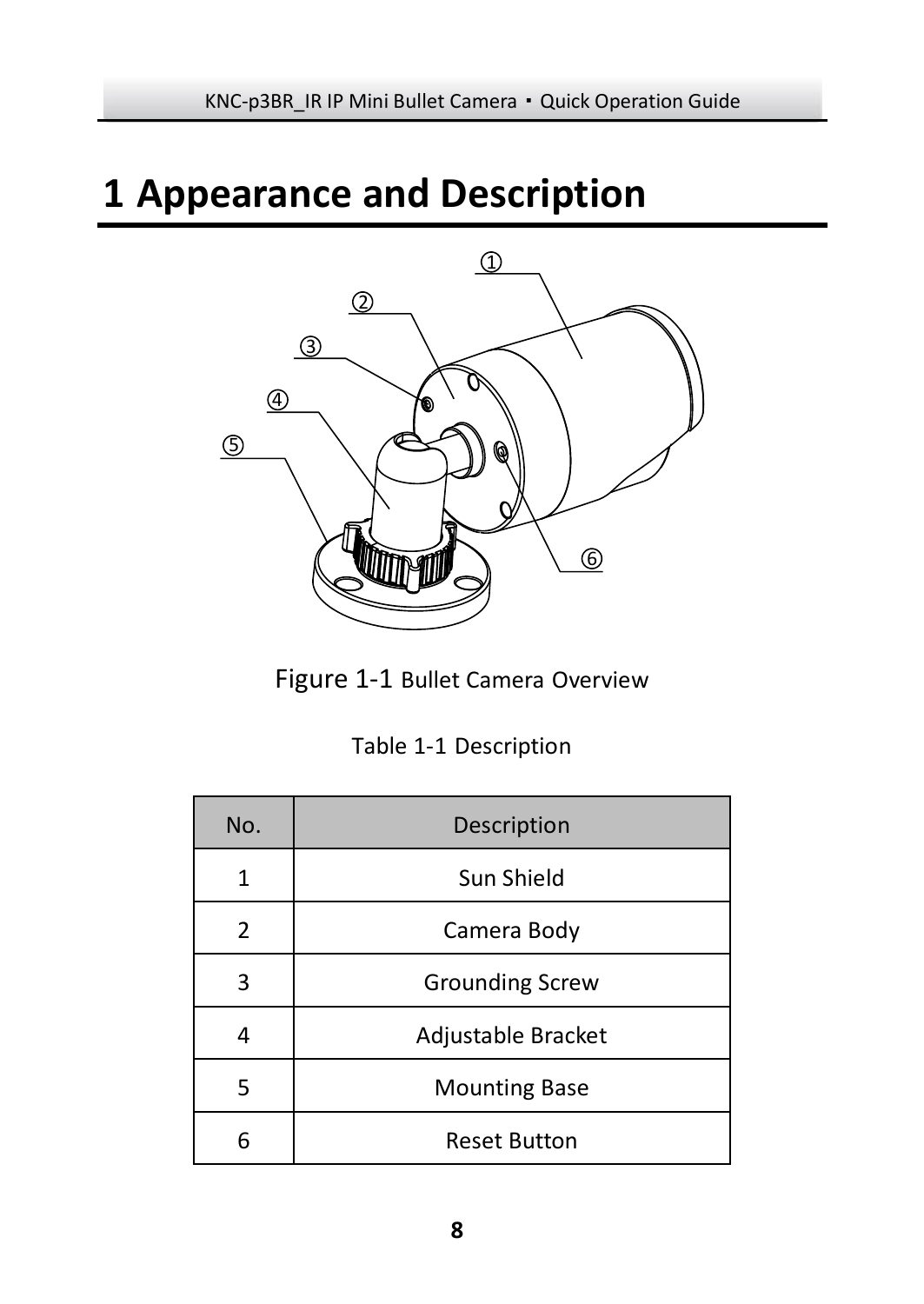# <span id="page-9-0"></span>**2 Installation**

### *Before you start:*

Note: Press RESET for about 10s when the camera is powering on or rebooting to restore the default settings, including the user name, password, IP address, and port No., etc.

- Make sure the camera is in good condition and all the accessory parts are included.
- Make sure all related equipment is powered-off during the installation.
- Check to insure that the specifications of the camera are correct for the installation environment.
- Make sure the power supply voltage is 12VDC or PoE compliant to avoid damage to the camera.
- If the product does not function properly, Dealers please contact KT&C; End Users please contact your KT&C Certified Dealer or an authorized service center. Do not disassemble the camera for repair or maintenance by yourself.
- Make sure that the mounting surface is strong enough to withstand three times the weight of the camera.



If the IR LEDS in this camera will be active, you must observe the following precautions to prevent IR reflection:

● Dust or grease on the lens/dome cover will cause IR reflection. Please do not remove the cover protective film until the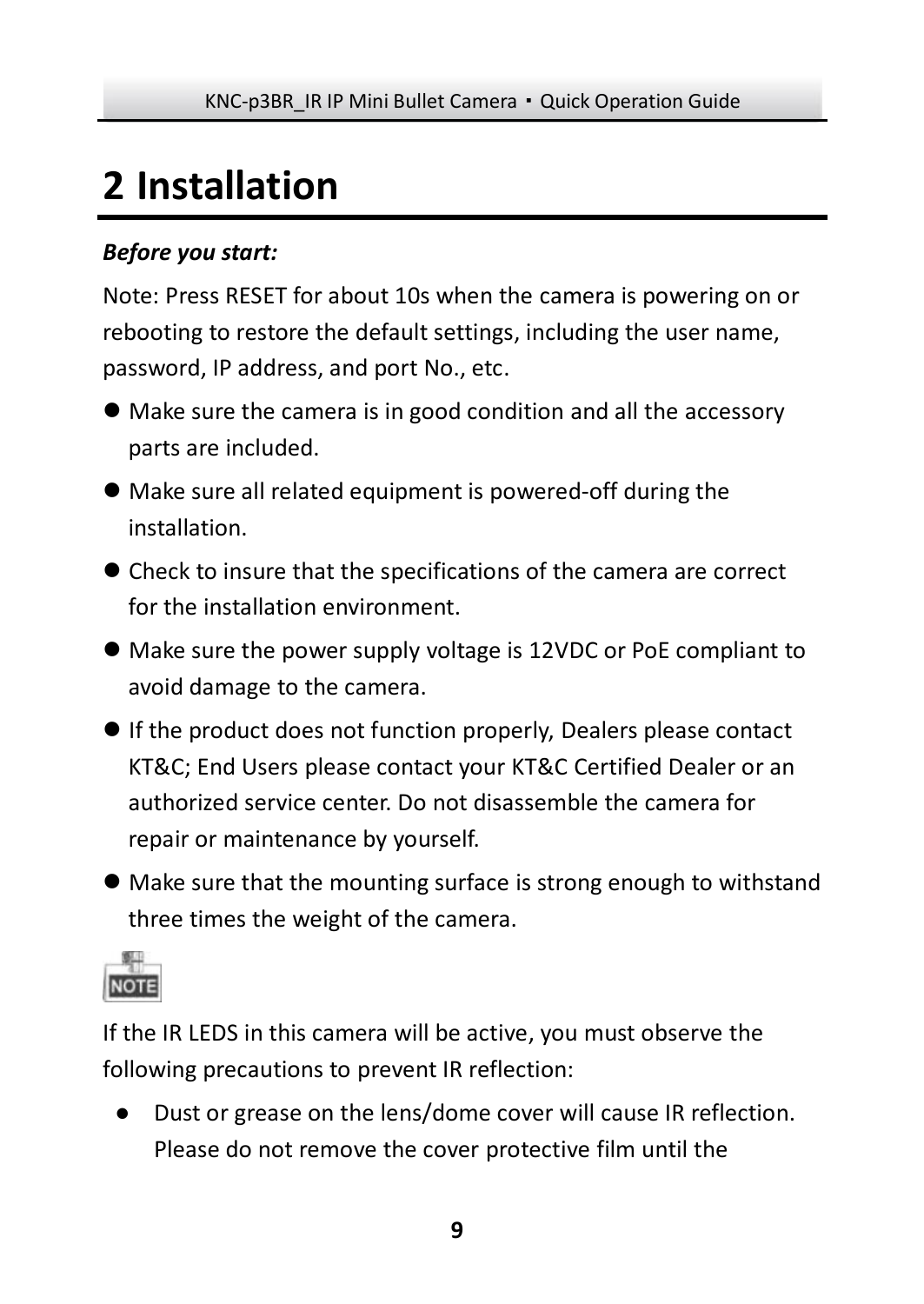installation is finished. If there is dust or grease on the lens/dome cover, clean the lens/dome cover with clean soft cloth and isopropyl alcohol.

- Make sure that there is no reflective surface too close to the camera lens. The IR light from the camera may reflect back into the lens causing haze, distortion or improper scene exposure.
- The foam ring around the lens must be seated flush against the inner surface of the cover/bubble to isolate the lens from the IR LEDS. Fasten the lens/dome cover to camera body so that the foam ring and the dome cover are attached seamlessly.

#### *Steps:*

1. Attach the drill template on the wall or ceiling.



Figure 2-1 Attach the template

2. Secure the camera to the wall or ceiling with the supplied screws and expansion anchors (if required). Attach the network and power cables.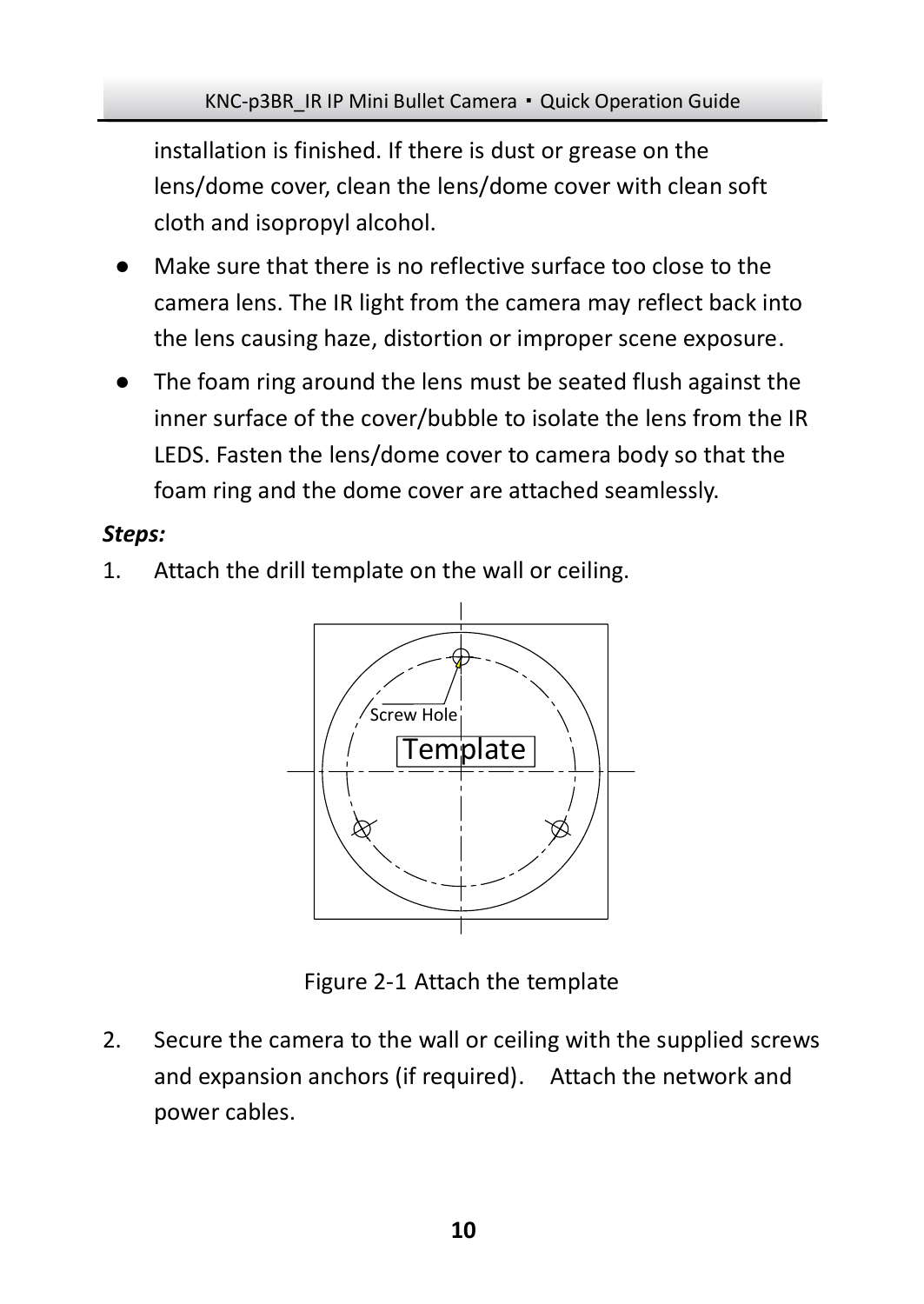

Figure 2-2 Secure the Camera to the Wall/Ceiling

- 3. Adjust the Lens.
	- 1). Loosen the adjustment nut on the bracket.
	- 2). Adjust the pan angle [0~360°] of the camera.
	- 3). Adjust the tilt angle [0~90°] of the camera.
	- 4). Rotate 0~360° so that the image is upright.
	- 5). Tighten the adjustment nut securely.



Figure 2-3 3-axis Adjustment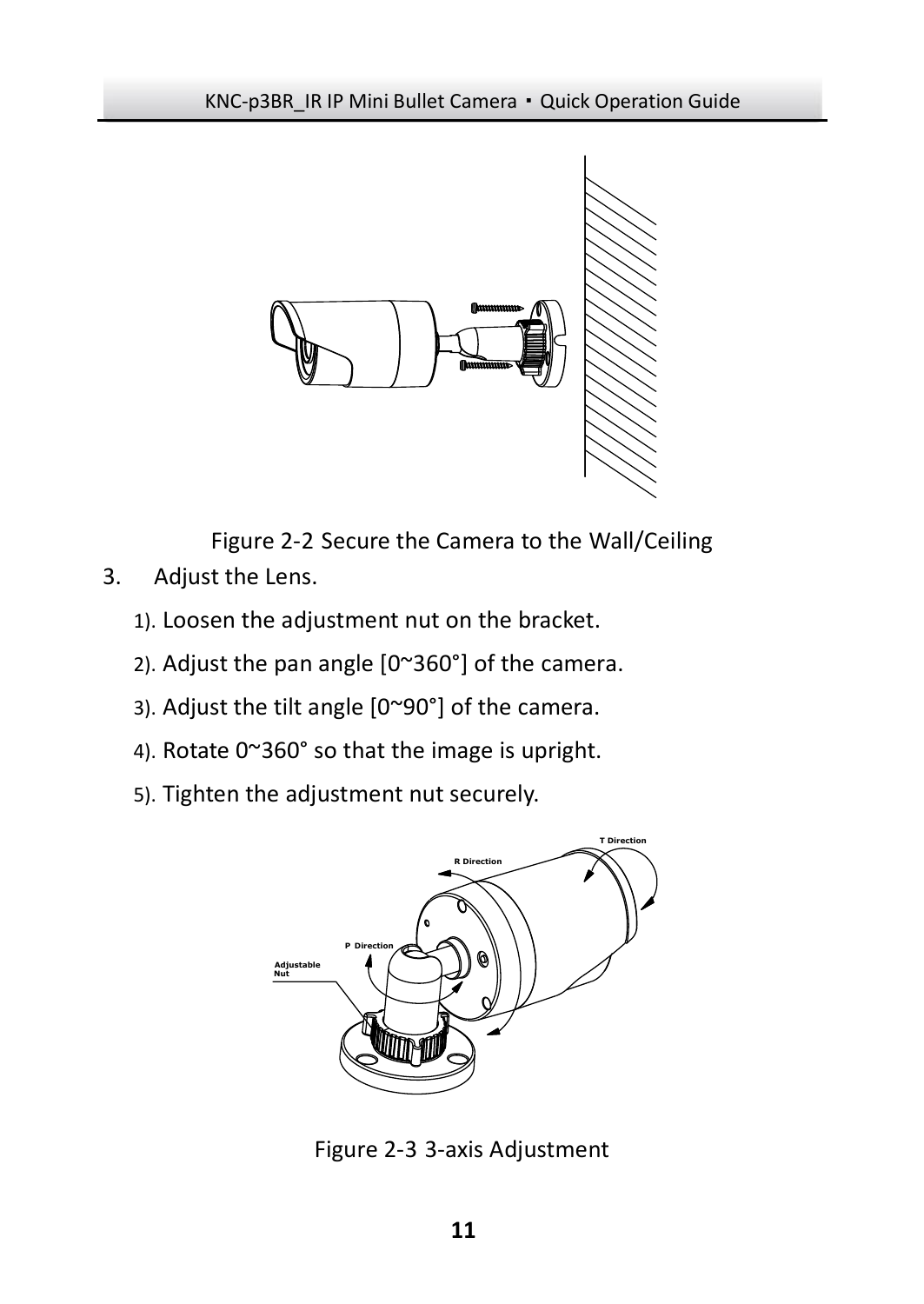# <span id="page-12-0"></span>**3 Setting the Camera Parameters over the LAN**

#### *Purpose:*

To view and configure the camera via a LAN, you need to connect the network camera in the same subnet with your computer, and install the OMNI Finder or OMNI CMS software to search and change the IP of the network camera.

The following figure shows a camera and PC connected through a switch:



Figure 3-1 Typical LAN Connection

Set the IP address of the camera for accessing via LAN.

#### *Steps:*

- 1. To get the IP address, you can choose either of the following methods:
- $\Box$  Use OMNI Finder, a software tool which can automatically detect network camera on the LAN and list device information such as IP address, subnet mask, port number, device serial number, device version, etc., as shown in Figure 3.2 below.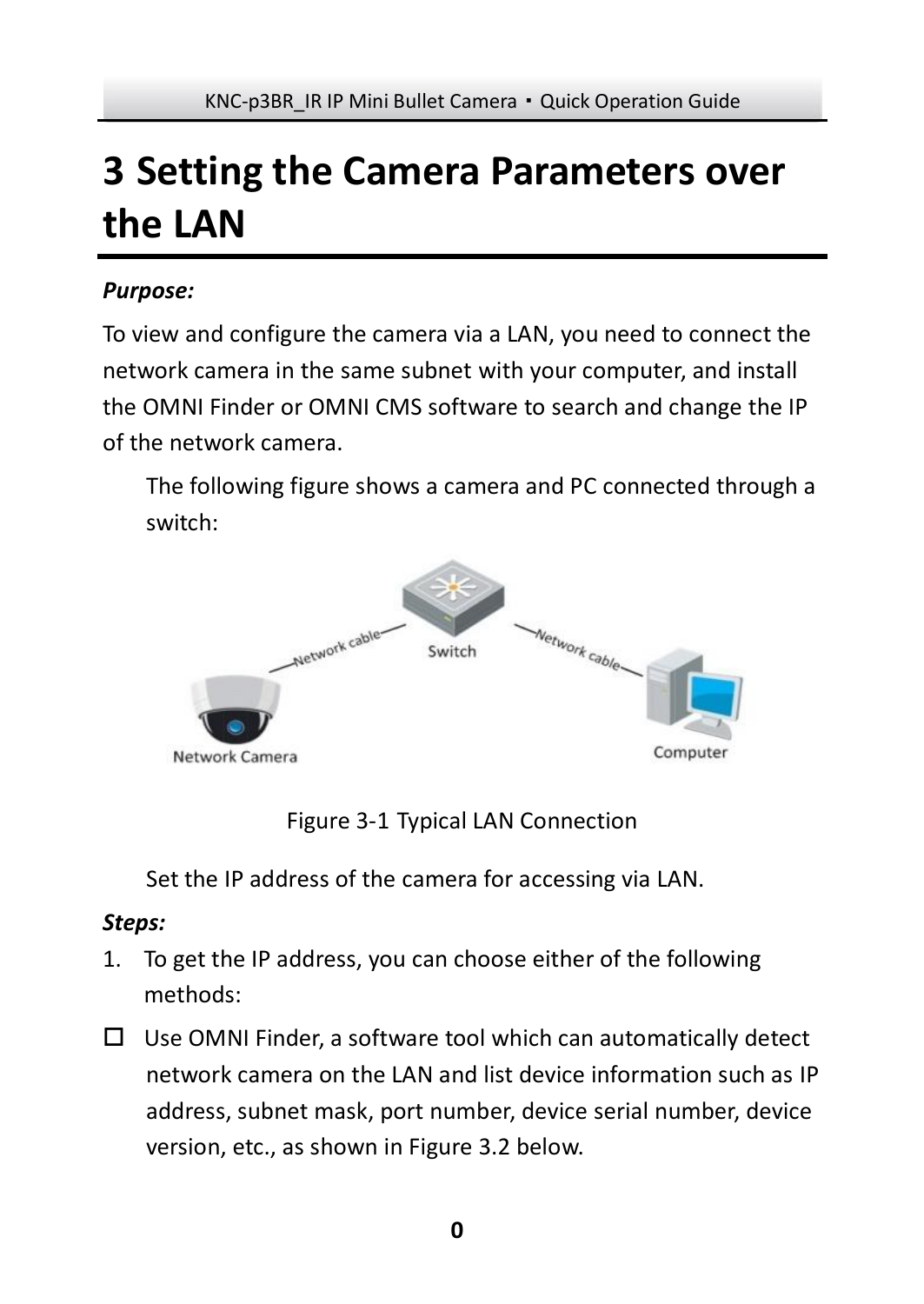- $\Box$  Use OMNI CMS software and to list the online devices. Please refer to the user manual for the OMNI CMS software for detailed information.
- 2. Change the IP address and subnet mask to the same subnet as that of your computer, or change your computer to match the address/subnet of the camera.

Refer to the following introductions to set IP address with OMNI Finder software:

#### **Search active devices online**

#### **Search online devices automatically:**

After launching the OMNI Finder software, it automatically searches for online devices every 15 seconds on the subnet where your computer is connected. It displays the total number and information of the discovered devices in the Online Devices interface. Device information including the device type, IP address, port number, gateway, etc. will be displayed.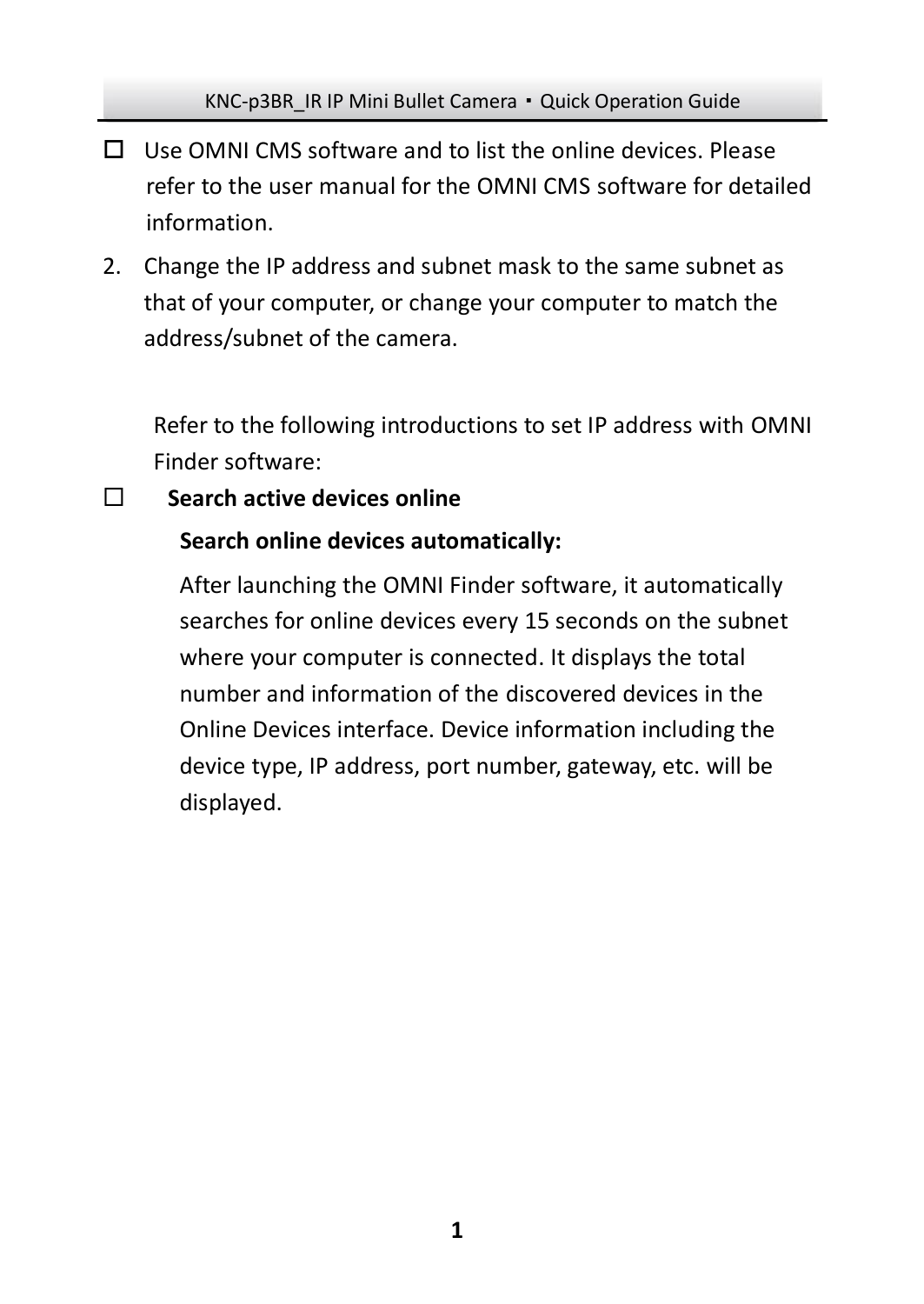|                                                        |                                   |              |                                              | <b>O/NFrdF</b> |                                | <b>COMOS</b>                                                                                                                                                                                                                                                                                           |
|--------------------------------------------------------|-----------------------------------|--------------|----------------------------------------------|----------------|--------------------------------|--------------------------------------------------------------------------------------------------------------------------------------------------------------------------------------------------------------------------------------------------------------------------------------------------------|
| Online                                                 | 0.5                               |              |                                              |                |                                |                                                                                                                                                                                                                                                                                                        |
|                                                        | O fetal suder of mline devices: 3 |              |                                              |                | @ Rehesh 39                    | <b>Modifi Network Parameters</b>                                                                                                                                                                                                                                                                       |
| <b>b</b><br><b>Cevice Tipe</b><br>don<br><b>KEKKER</b> | <b>IPv4Address</b><br>152,0.0.64  | Pot<br>\$000 | Software Version<br>XXX build XXXX 192.0.0.1 | Pv4 Galeway    | Serial No.<br>**************** | IP Address:<br>Port<br>Subnet Mask:<br><b>IPv4 Galeway</b><br><b>IPVEASSING</b><br><b>IPv6 Galeway</b><br><b>IPV6 Prefix Langift</b><br>Serial No.<br><b>Base</b><br>Parrword<br>Note Enter the admin password of the<br>O delce before you save the network<br>parameters.<br>Restore Detaut Password |
|                                                        |                                   |              |                                              |                | Tal                            | <b>Toron code</b><br>Conta<br>Note: Serial code is a series of characters<br>O combined by the start lime and the serial<br>number of the device.                                                                                                                                                      |

KNC-p3BR\_IR IP Mini Bullet Camera·Quick Operation Guide

Figure 3-2 Search Online Devices



Devices can be discovered and displayed in the list in 15 seconds after they go online; devices will be removed from the list in 45 seconds after going offline.

**Search online devices manually:**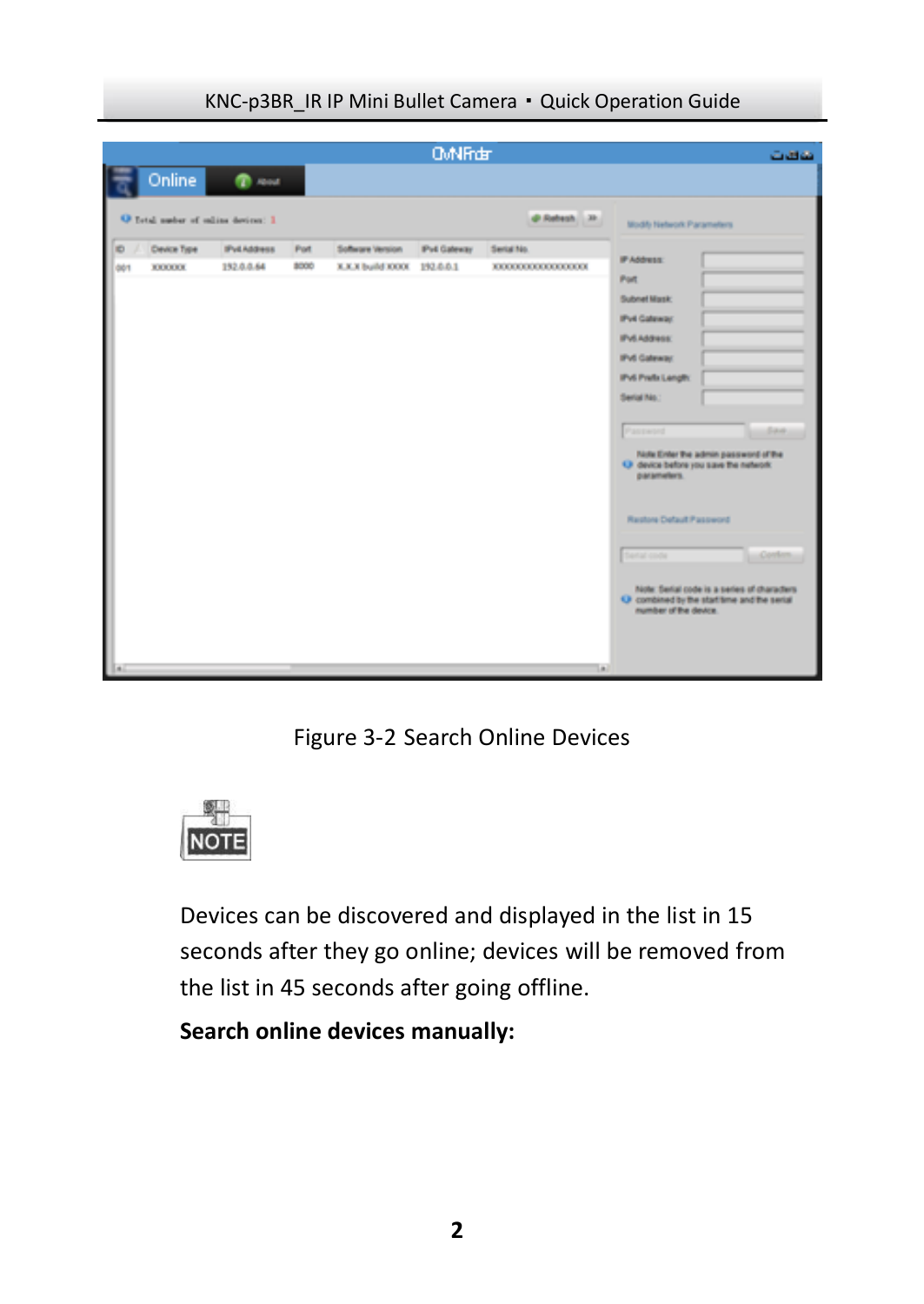You can also click  $\begin{bmatrix} \bullet & \bullet & \bullet \\ \bullet & \bullet & \bullet & \bullet \end{bmatrix}$  to refresh the online device list manually. The newly searched devices will be added to the list.



You can click  $\Box$  or  $\nabla$  on each column heading to order the information; you can click  $\begin{array}{|c|c|}\n\hline\n\end{array}$  to show the device table and hide the network parameter panel on the right side, or  $\overline{\text{click}}$  to show the network parameter panel.

### **1.2 Modify device information**

### *Steps:*

- 1) Select the device to be modified in the device list as shown i[n Figure 3-3.](#page-16-0) The network parameters of the device will be displayed in the Modify Network Parameters panel on the right side as shown i[n Figure 3-4.](#page-16-1)
- 2) Edit the modifiable network parameters, e.g. IP address, subnet, port number and gateway. NOTE: This port if the CONTROL port used by the Finer and CMS. It is NOT the HTTP web browsing port (which defaults to 80).
- 3) Enter the password of the admin account of the device in the Password field and click **Save** to save the changes.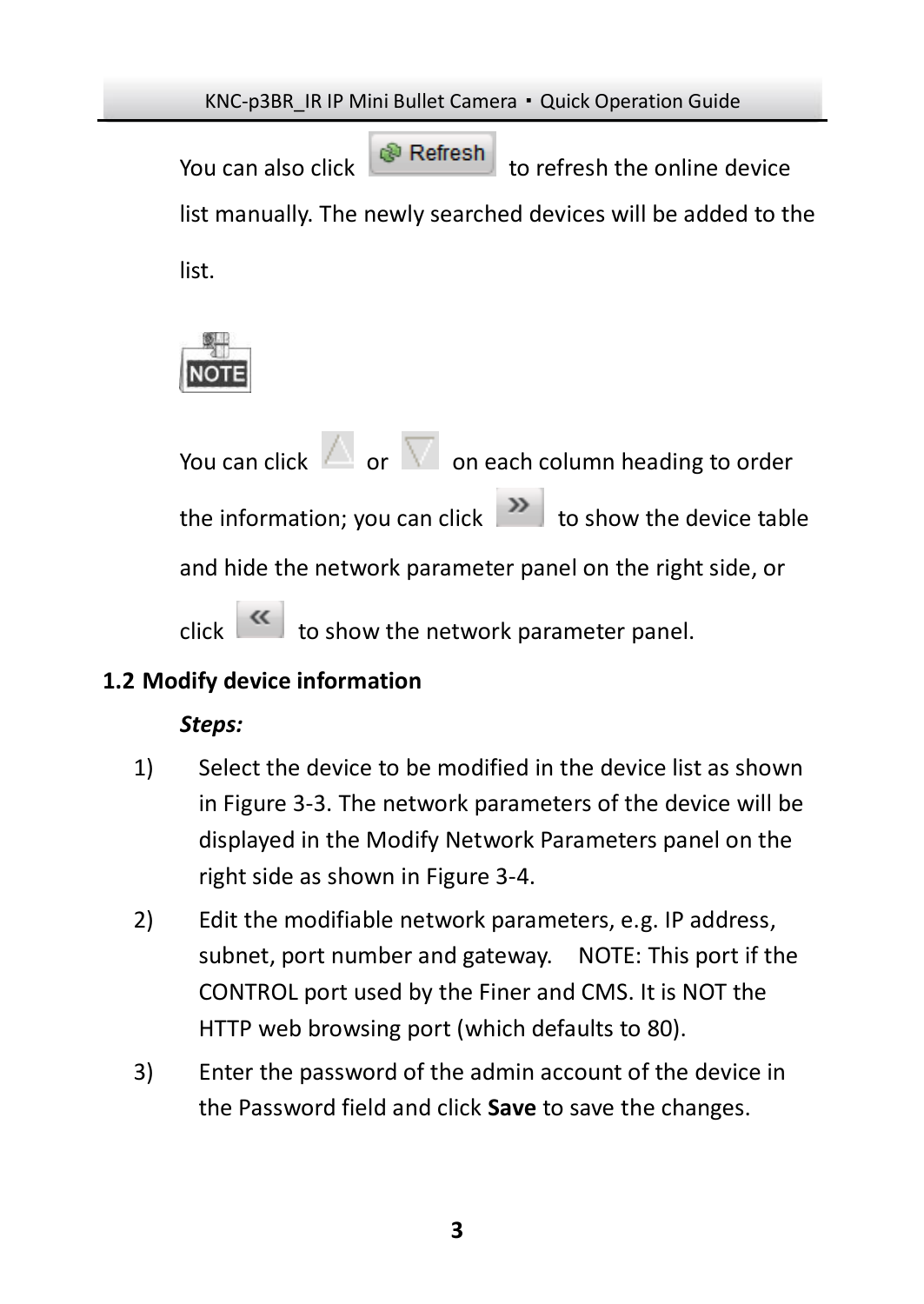| Online |                                   |  |  |
|--------|-----------------------------------|--|--|
|        | Fotal number of online devices: I |  |  |

Figure 3-3 Select a Device

<span id="page-16-0"></span>

|                     | 192.0.0.64            |
|---------------------|-----------------------|
| Port                | 8000                  |
| Subnet Mask:        | 255 255 0 0           |
| IPv4 Gateway:       | 192.0.0.1             |
| IPv6 Address:       |                       |
| IPv6 Gateway:       |                       |
| IPv6 Prefix Length: |                       |
| Serial No :         | XXXXXXXXXXXXXXXXXXXXX |

Figure 3-4 Modify Network Parameters

<span id="page-16-1"></span>4) Enter the IP address of network camera in the address field of the web browser to view the live video.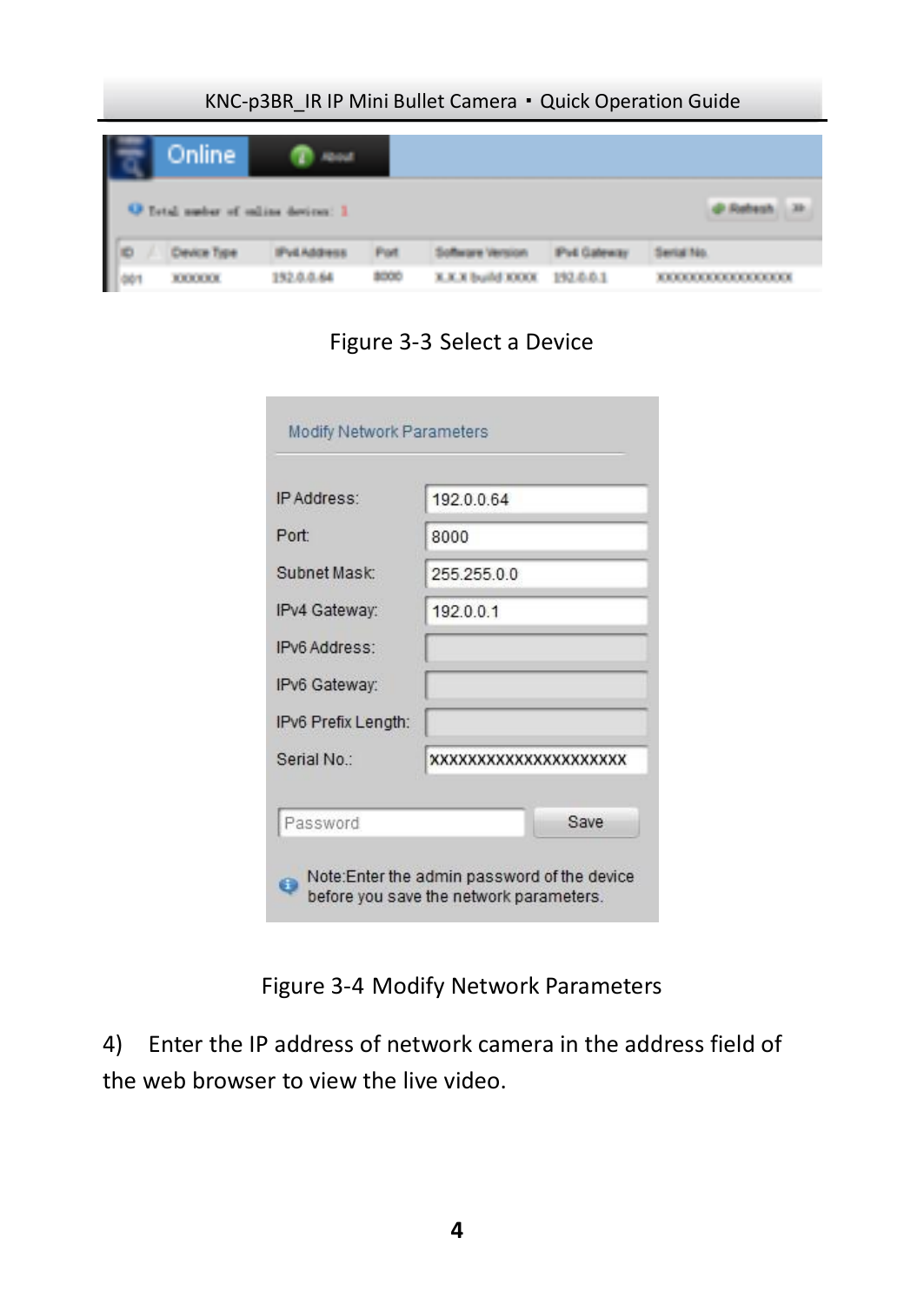The default value of the IP address is "192.0.0.64". The default

user name is "admin", and password is "12345".

For accessing the network camera from different subnets, please set

the gateway for the network camera after you log in.

# <span id="page-17-0"></span>**4 Accessing via Web Browser**

### *System Requirement:*

Operating System: Microsoft Windows XP SP1 and above version / Vista / Win7 / Server 2003 / Server 2008 32bits

CPU: Intel Pentium IV 3.0 GHz or higher

RAM: 1G or higher

Display: 1024×768 resolution or higher

Web Browser: Internet Explorer 6.0 and above version. Apple Safari 5.02 and above version, Mozilla Firefox 3.5 and above version and Google Chrome8 and above version

## *Steps:*

- 1. Open the web browser.
- 2. In the browser address bar, input the IP address of the network camera, e.g., 192.0.0.64 and press the **Enter** key to enter the login interface.
- 3. Input the user name and password.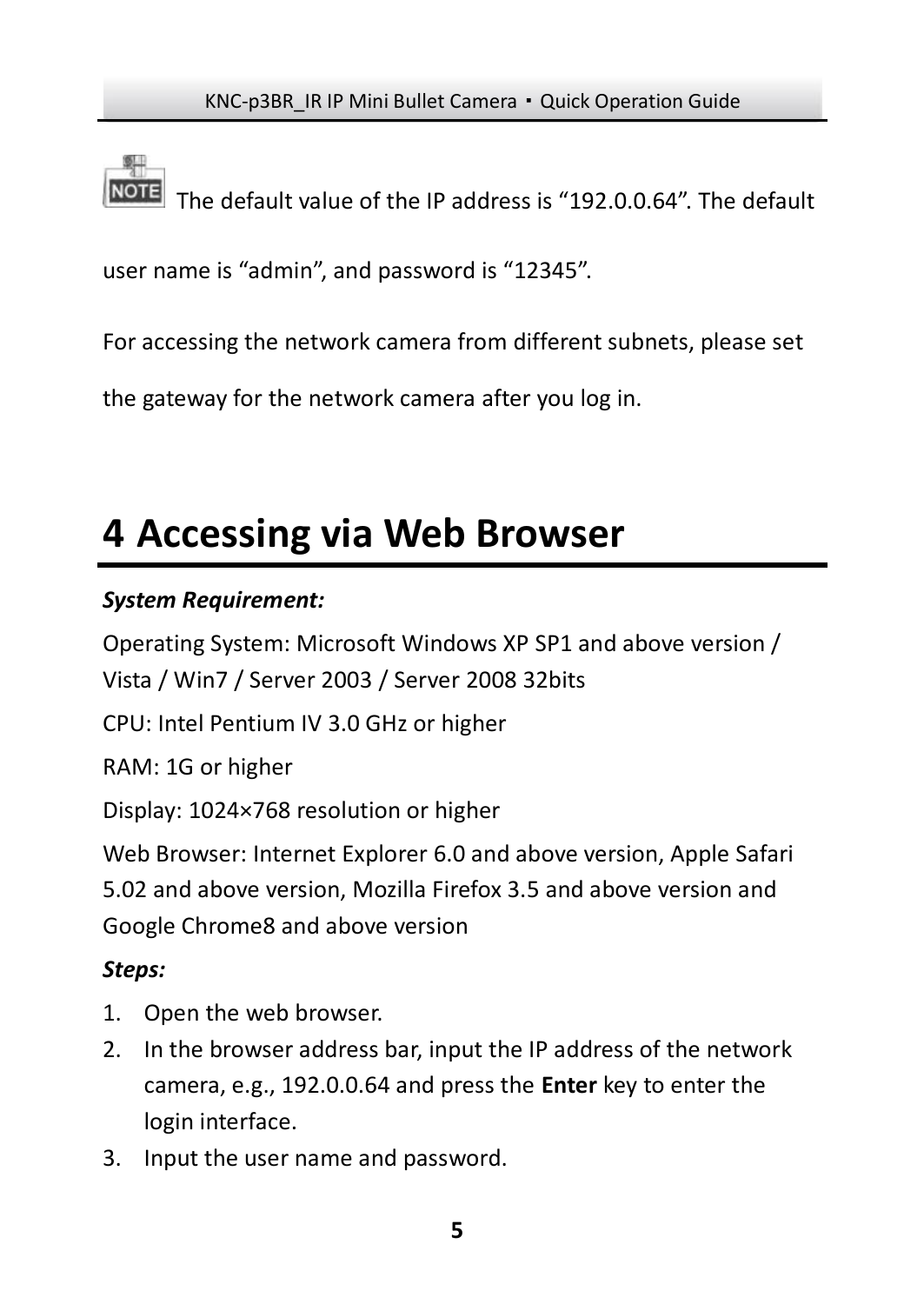4. Click **Login**.



Figure 4-1 Login Interface

5. Install the plug-in before viewing the live video and managing the camera. Please follow the installation prompts to install the plugin.



It is recommended to close the web browser before finishing the installation of the plug-in.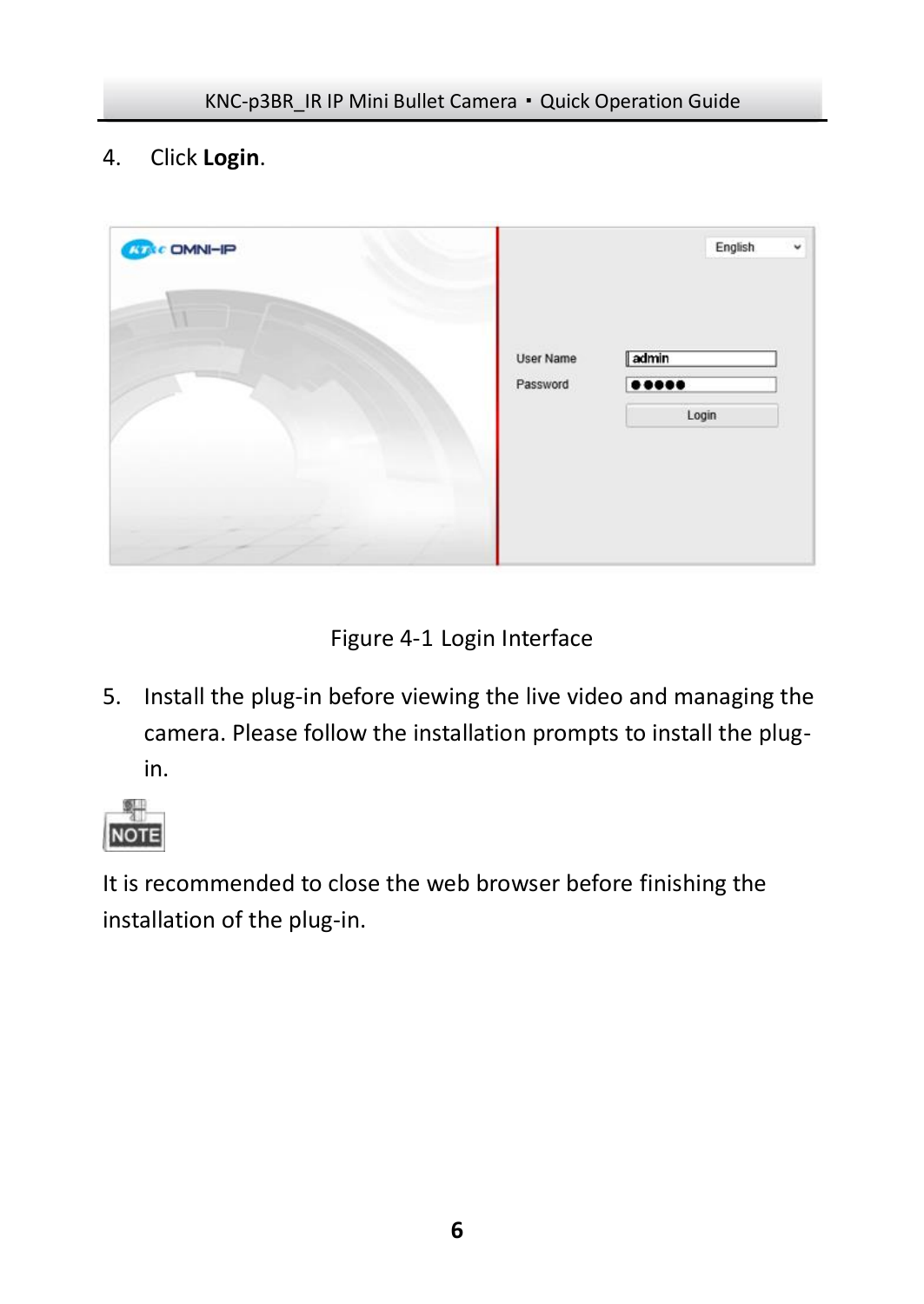

Figure 4-2 Download Plug-in



Figure 4-3 Install Plug-in (1)